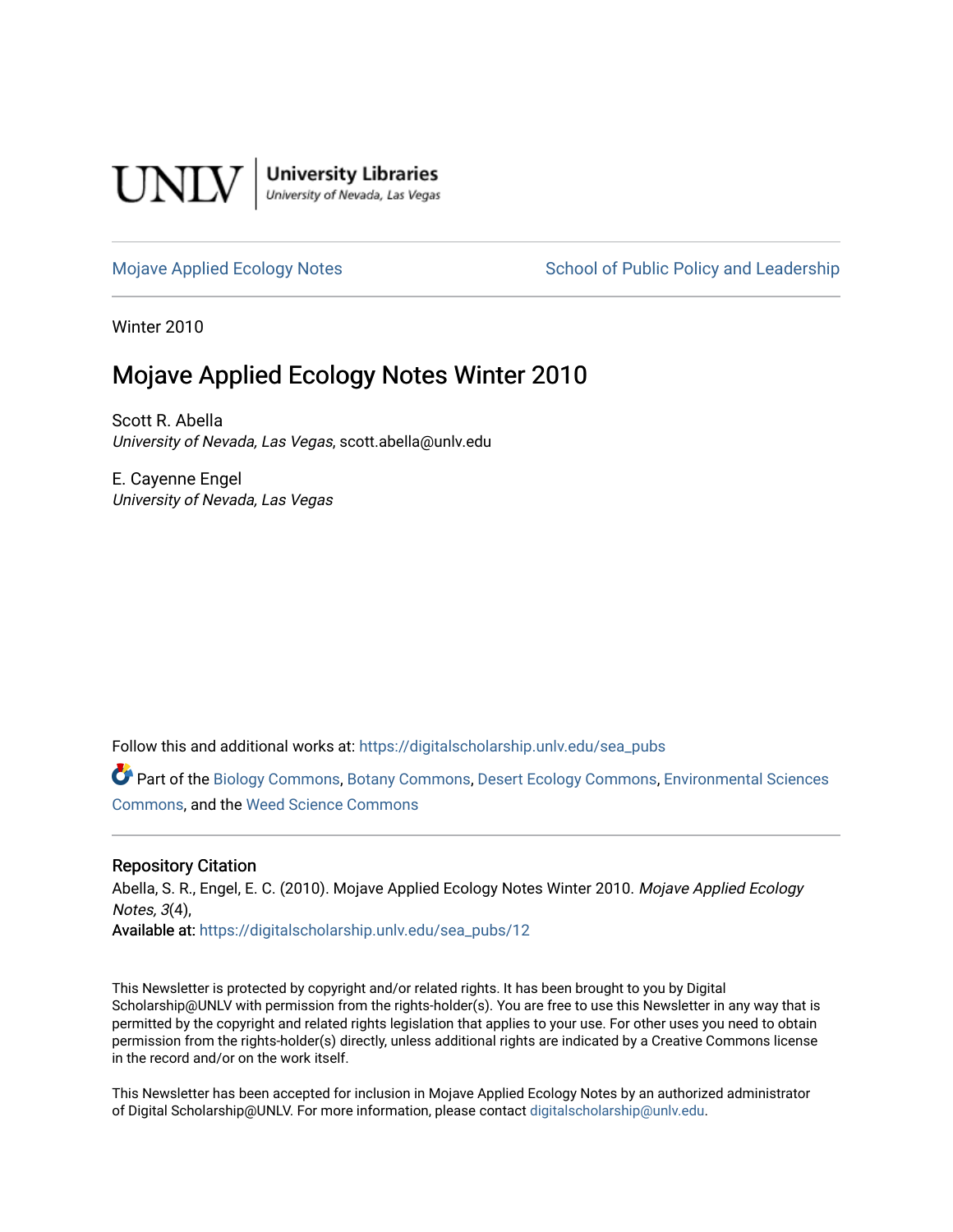## A NEWSLETTER OF THE UNLV APPLIED ECOLOGY RESEARCH GROUP

**Mojave Applied Ecology Notes** Winter 2010 Volume 3, Issue 4



| <b>INSIDE THIS ISSUE:</b>   |
|-----------------------------|
|                             |
| Lab Manager's Corner 2      |
|                             |
| PARA Experiment 3           |
| Undergrad & Grad Programs 4 |
|                             |
|                             |
|                             |

*"*One of our focal areas of research is to identify native species for use in revegetation projects that reduce the establishment of exotic annual grasses, or at least do not strongly facilitate exotic species establishment*."* 

 *.*

 *.*

**Native Species Interactions with Red Brome: Suggestions for Burn-Area Revegetation**

*Article in press: native vegetation not strongly facilitating red brome establishment* **—** 

### By Scott Abella

In deserts, native perennial plants often actually facilitate the establishment of exotic annual grasses. One of our focal areas of research is to identify native species for use in revegetation projects that reduce the establishment of exotic annual grasses, or at least do not strongly facilitate exotic species establishment. An initial research effort involving a competition experiment of red brome with native species and a correlational field study of brome distribution among native perennial plants is in press with the journal *Invasive Plant Science and Management*.

#### **Interactions**

The interactions between native and exotic species occur on a continuum from facilitative to competitive. A growing thrust in invasive species science is differentiating where particular native species occur along this continuum, with practical implications for identifying species

that might reduce the invasibility of ecosystems. We used a greenhouse experiment to develop a competitive hierarchy of 27 native species with red brome (*Bromus rubens*), an invasive annual grass in southwestern USA arid lands, and a field study to assess *in situ* responses of brome to native perennial species in the Mojave Desert. Native species most competitive with brome in the competition experiment included the annuals pincushion (*Chaenactis stevioides*)and bristly fiddleneck (*Amsinckia tessellata*) and the perennials eastern Mojave buckwheat (*Eriogonum fasciculatum*), sweetbush (*Bebbia juncea*), and brittlebush (*Encelia farinosa*) that reduced brome biomass to 49 to 70% of its grownalone amount. There was no clear difference in competitive abilities with brome between annual and perennial natives, and competiveness was not strongly correlated  $(r = 0.15)$  with the biomass of native species. In the field, sweetbush and brittlebush supported among the least cover of brome, suggesting congruence of the strong early competitive abilities of these species with *in situ* patterns of brome distribution. At the other extreme, brome attained its highest average cover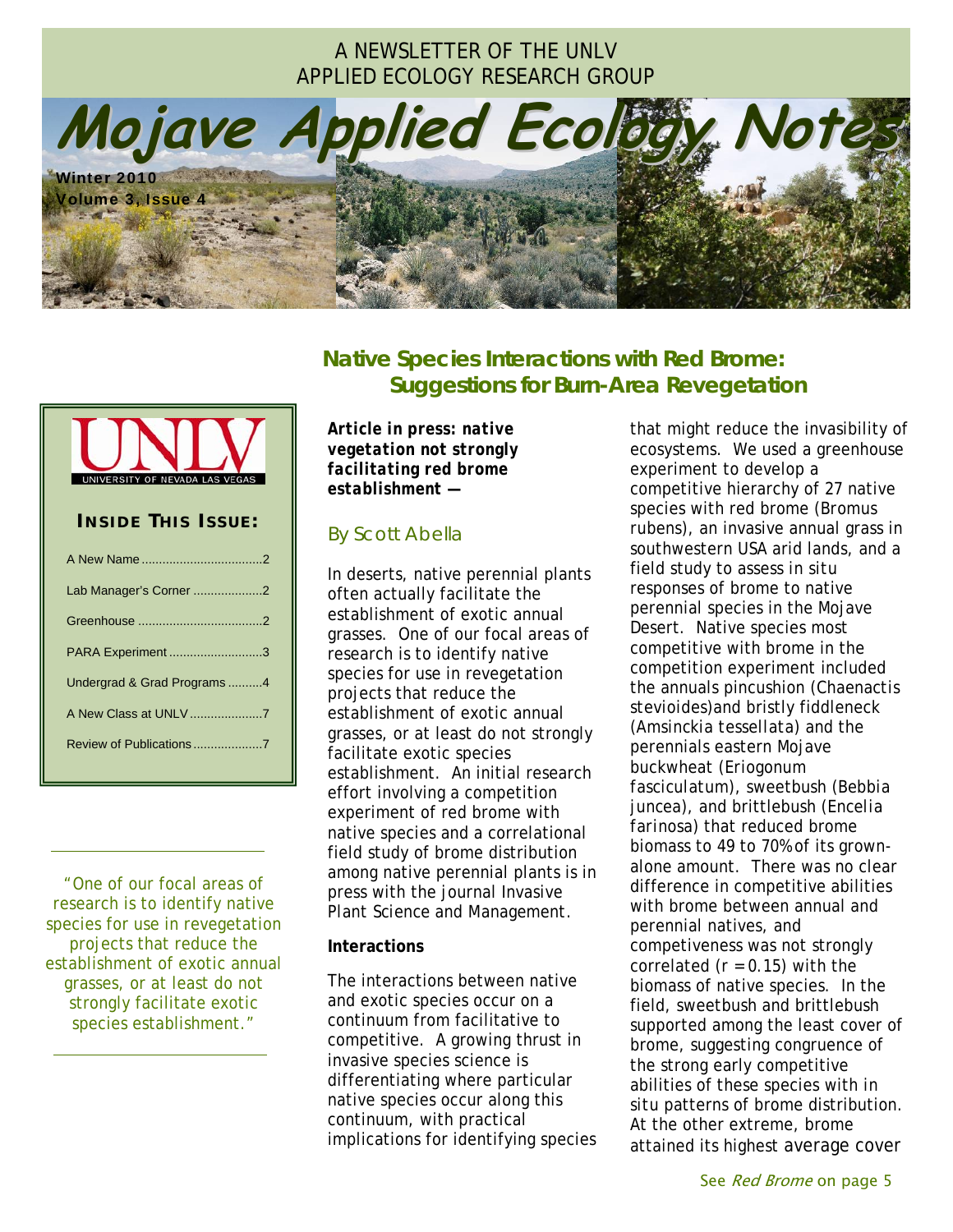University of Nevada Las Vegas School of Environmental and Public Affairs 4505 S. Maryland Parkway Las Vegas, Nevada 89154-4030

#### RESEARCH STAFF

Lindsay Chiquoine, Research Assistant Donovan Craig, Research Assistant Joslyn Curtis, Botanist Adria DeCorte, Graduate Student Karin Edwards, Botanist Teague Embrey, Botanist Cayenne Engel, Research Associate Shannon Henke, Botanist Sara McPherson, Graduate Assistant Kate Prengaman, Botanist Chris Roberts, Graduate Student Sarah Schmid, Botanist Alexis Suazo, Research Associate Peter Van Linn, Graduate Student Dr. Cheryl Vanier, Statistical Analyst

PROGRAM MANAGER Scott Abella, Ph.D. scott.abella@unlv.edu

Mojave Applied Ecology Notes www.unlv.edu/staff/cengel/AERGHome.htm

Winter 2010 Volume 3, Issue 4

Editor: Sharon Altman sharon.altman@unlv.edu Mojave Applied Ecology Notes is a newsletter published quarterly by the UNLV Applied Ecology Research Group. We specialize in working with resource managers to address key information needs for management through applied research.

## **DDFRG has a New Name**

Beginning with this issue, the Desert and Dryland Forest Research Group has a new name: we are now the **Applied Ecology Research Group (AERG).**

## **Lab Manager's Corner**

### *By Sara McPherson*

The Applied Ecology Research Group (AERG) laboratory and staff office space is housed on the fourth floor of the Science and Engineering building (SEB) on the University of Nevada Las Vegas (UNLV) campus. We currently have thirteen biological and ecological researchers as well as numerous undergraduate and graduate students that use eight specifically accommodating research work stations and utilize the climate controlled greenhouse for a wide array of high-profile research projects research.

As 2011 approaches, lab manager Sara McPherson is currently conducting a complete inventory of AERG laboratory equipment and archiving soil samples from multiple projects that range from Lake Mead National Recreation Area, to the Spring Mountains National Recreational Area, to various fire damaged areas throughout southern Nevada. More specifically, to prepare for analysis, each site sample is assigned a tracking number, transferred to a plastic bag and indentified in the soil archiving database accordingly. These project samples are housed in secured laboratory cabinets until they are analyzed and the corresponding paper is published. AERG anticipates archiving and inventorying will increase the efficiency and effectiveness of its long term operational capacity.

## **The Greenhouse**

The UNLV greenhouse is currently being used for various experiments and studies, including a biological crust study and a soil seed bank sample experiment as part of a desert burn seeding study.

**For the biological soil study**, the biological crusts were salvaged from the Northshore Road area at Lake Mead National Recreation Area prior to the realignment in October 2008 and placed in storage away from moisture and sunlight.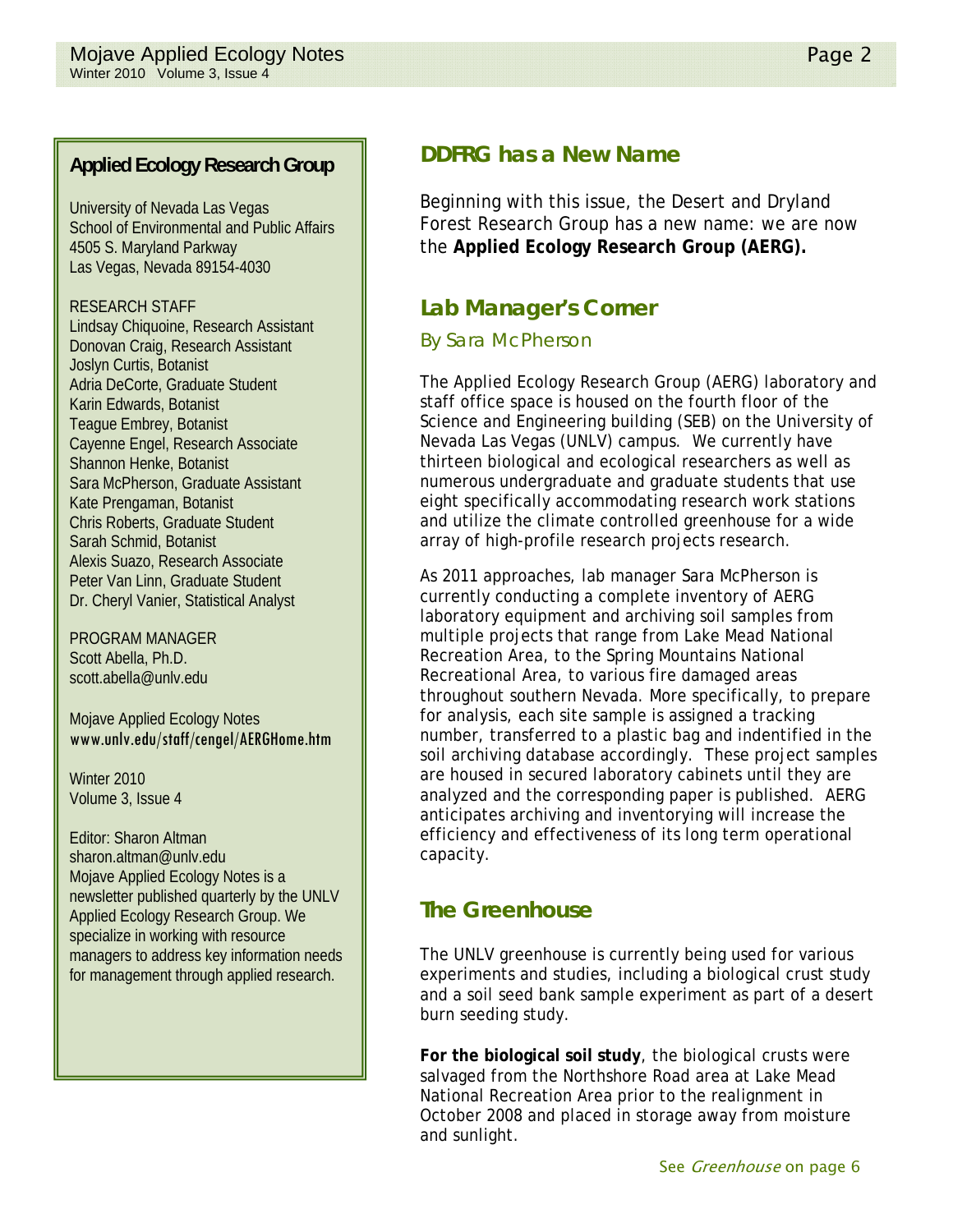# More on Red Brome: Post-Fire Establishment, the Experiments Continue

## **Trying to beat the brome: understanding establishment thresholds and choosing competitive native species at Parashant National Monument**

### By Cayenne Engel and Scott Abella

Desert fires fueled by exotic grasses like the omnipresent red brome (*Bromus rubens*) can be intense and cause widespread mortality of native vegetation. Native desert scrub communities such as those dominated by blackbrush (*Coleogyne ramosissima*) do not readily reestablish after fire (Abella 2009) and may even become more abundant in the post-burn landscape initiating a fire cycle that occurs at a greater frequency than the recovery time of the long-lived desert perennial community.

Management is therefore driven to intervene in this cycle for at least two reasons. First, fuels must be reduced on desert landscapes infested with exotic annual grasses, or the landscapes will eventually burn, as was demonstrated by the record 2005 fire season when nearly 3% of the entire Mojave Desert burned (Brooks and Matchett 2006). Second, some type of vegetation competitive with the exotic annual grasses must be established, to provide vegetative cover for purposes such as minimizing soil erosion, while hopefully reducing the fire hazard. The reestablishment of native vegetation following fire could be a biotic factor that could aid in preventing the establishment (or reestablishment) of exotic grasses after fire.

We are partnering with the Arizona Strip BLM field office (K. Harcksen)to identify mechanisms by which brome establishment can be hindered. Specifically, we will evaluate which plant species may function as the best species to use in restoration with the goals of post-fire establishment, and actively hindering brome establishment through competition. The primary objectives of this project are to specifically address competitive mechanisms that may limit *Bromus rubens* establishment and reproductive potential, and determine which native species may best produce a competitive environment for *Bromus rubens*. We will approach this by experimentally testing *Bromus rubens* establishment at different levels of light and nutrient availability and testing density-dependent relationships of native species

with *Bromus rubens* to address the influence of abundance and identity of native species on *Bromus rubens* biomass.

We are taking an experimental approach to assess the effects of light and nitrogen reduction (which naturally occurs with native perennial plant species) on brome establishment, abundance, and reproductive allocation. To do this, we are establishing 72 experimental plots in the Jacob06 fire in Parashant National Monument and applying five levels of shading, 15, 30, 50, 70, and 90 percent light reduction. Concurrently, we are applying sucrose as a carbon source to reduce the nitrogen availability.

The goal of this initial experiment is to mechanistically address what light reduction level is necessary to hinder *Bromus rubens* establishment. We hypothesize that at low levels of cover brome may be facilitated due to the lower temperatures and higher soil moisture associated with the shading, but as the shading level increases we expect to see detrimental effect due to low light level stress. Nitrogen

#### See Parashant experiment on page 7

**Save the date:** UNLV's Applied Ecology Research Group will give 5 presentations at the upcoming **36th Annual Desert Tortoise Council Symposium** to be held at Sam's Town Hotel and Gaming Hall - 5111 Boulder Highway, Las Vegas, NV 89122.

The conference is Fri. – Sun. Feb.18-20, 2011.

We are not sure which day we will be presenting, so please check the conference schedule once it is posted.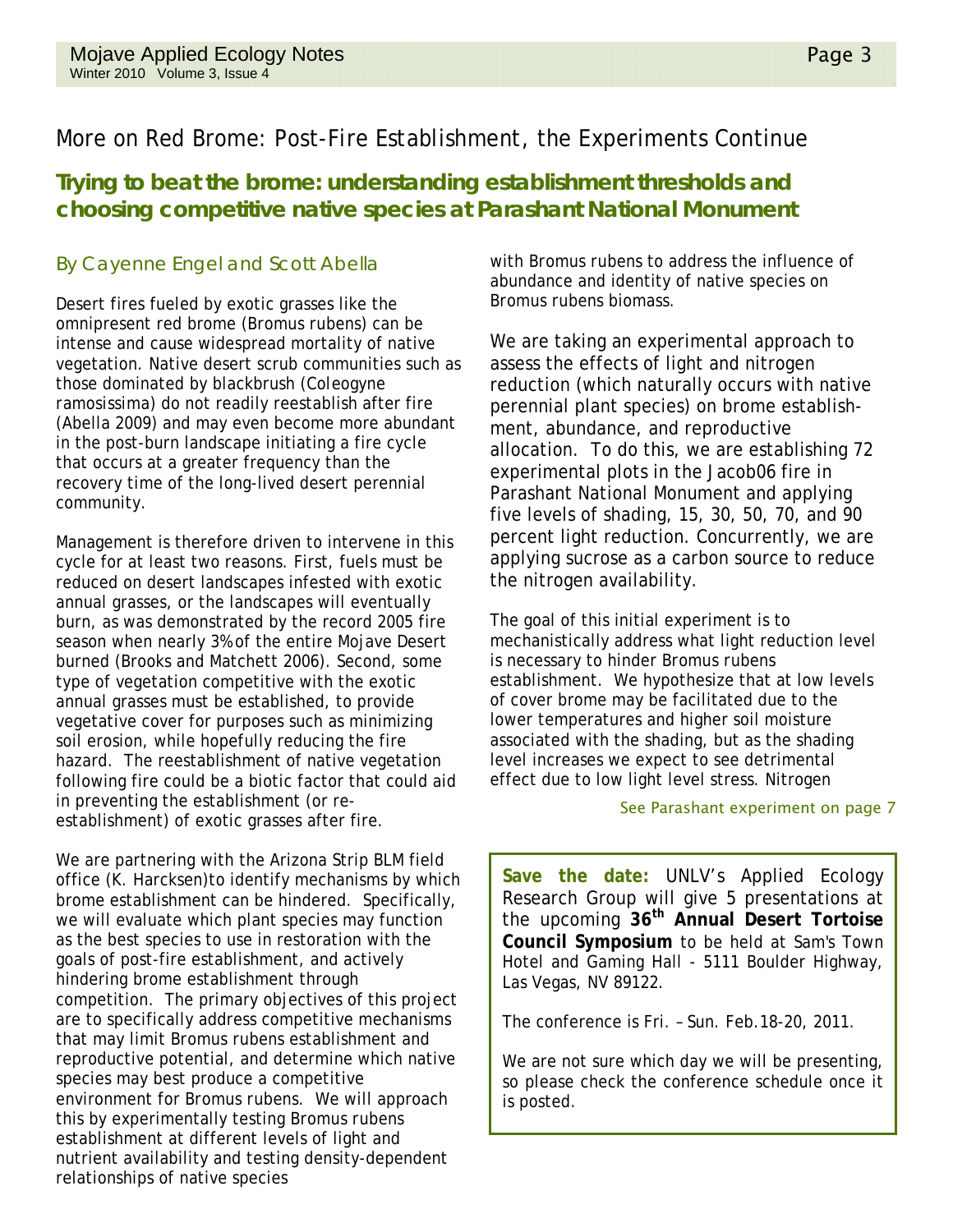### **Undergraduate and Graduate Programs in Environmental Science at UNLV**

### By Scott Abella

The School of Environmental and Public Affairs at UNLV houses B.A. and B.S. degrees in Environmental Studies and M.S. and PhD degrees in Environmental Science. These degrees are flexible, multi-purpose, interdisciplinary programs that can be tailored for both breadth and depth.

In the undergraduate degree, students can strategically use elective courses to focus their program in areas such as but not limited to:

- Ecosystem science and management
- Urban environments and planning
- Environmental economics and policy

These focus areas are not formally designated but can be designed based on the interest of the student and the employable skill sets a student wishes to develop. Minors can be formally declared and are listed in bold with examples of skill sets they can provide: **Biology** (skills in ecology), **Chemistry** (environmental chemistry), **Geology** (soils/geomorphology), **Physical Geography** (GIS, landscape analysis), **Landscape Studies** (urban ecology/planning), **Recreation** (land-use planning), **Solar and Renewable Energy** (energy planning), **Statistics** (environmental analysis), **Anthropology** (cultural resource management), **Journalism and Media Studies** (environmental journalism), **Economics** (environmental economics), **Sociology** (human-environment relations), and **Political Science** (environmental regulation).

**The M.S. graduate program** allows up to two formal concentration areas to be declared and can be in areas such as (but not limited to): **applied ecology, restoration ecology, environmental resource management, solar and renewable energy, urban environments, watershed management, quantitative environmental analysis, environmental modeling, environmental sociology**, and **policy and governance**.

**The PhD program** can similarly take advantage of the multi-disciplinary focus and the array of statistics and experimental design courses available at UNLV for a well-rounded program supporting a rigorous dissertation.

Our lab is currently accepting new graduate students who meet admission requirements, are academically engaged to the rigorous extent of committing to publish their graduate research in environmental journals, and are interested in research in applied ecology by developing a mutually beneficial graduate project.



Students can work on a variety of environmental topics, such as this study of plant recovery following wildfire in Red Rock Canyon near Las Vegas.



Students working with our lab are actively supported in presenting and publishing their research for disseminating the findings of environmental research and building their careers.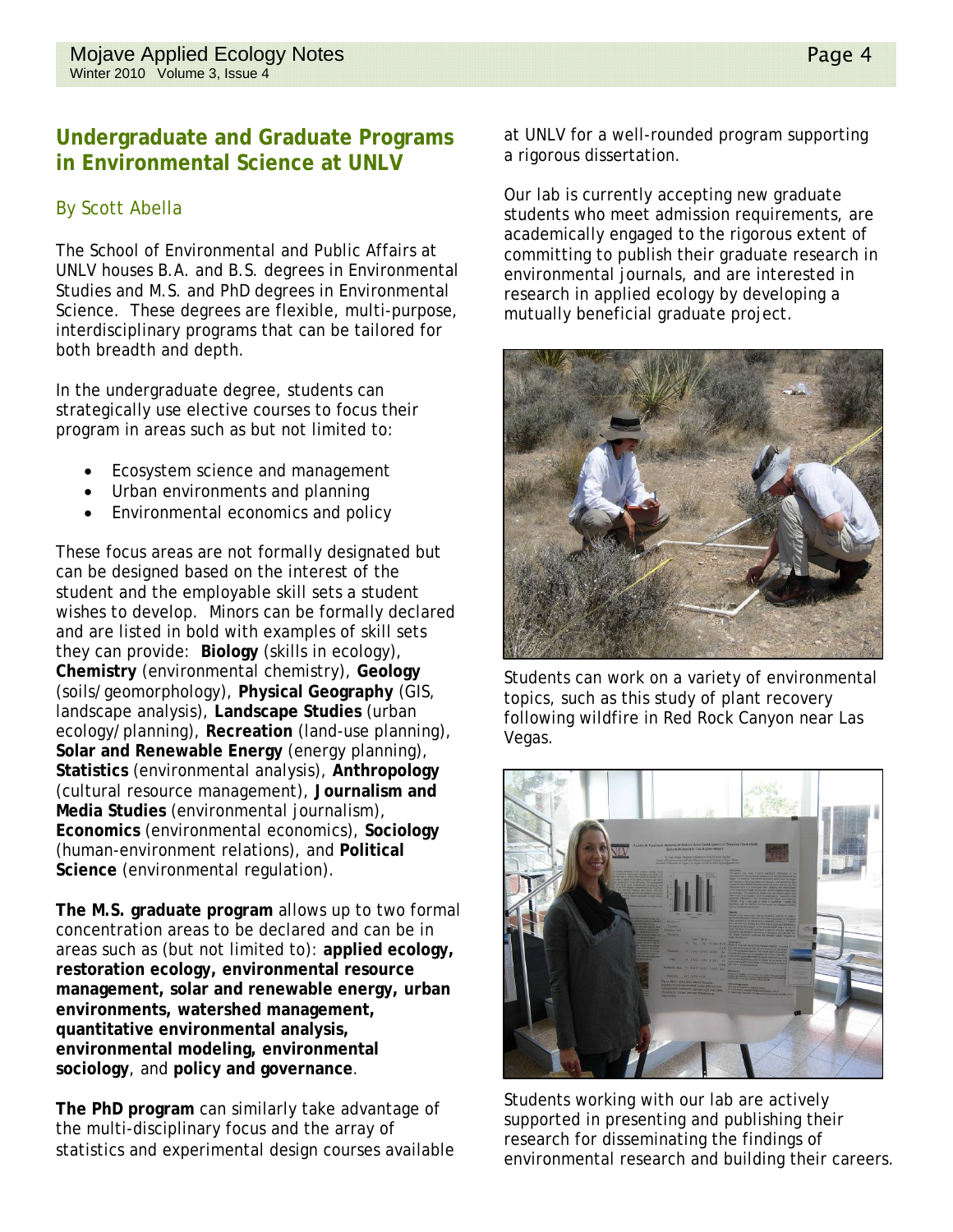# Red brome

### *continued* from page 1

(19%) below littleleaf ratany (*Krameria erecta*), significantly greater than all but three of the 16 species evaluated. Cover of brome was only weakly related (*r* = 0.19) to area of the perennial canopy, suggesting that factors other than the sizes of perennial plants were linked to differences in brome cover among species.

Results suggest that (i) interactions with brome differ substantially among native species, (ii) these interactions are not as closely linked to biomass production as in more temperate regions, and (iii)

there is potential for identifying native species that can reduce invasion of desert ecosystems.

#### **Interpretive Summary**

Identifying native species, for use in revegetation and plant community augmentation projects, capable of reducing the fitness of invasive species is a major thrust in invasive species science and management. We sought to identify native species competitive with *Bromus rubens*, an exotic annual grass increasing fuel loads and facilitating fires devastating to resources in southwestern USA arid lands. In a greenhouse experiment screening the competitive abilities of 27 native species, we found that the native annuals *Chaenactis* 

*stevioides* and *Amsinckia tessellata* and the perennials *Eriogonum fasciculatum*, *Bebbia juncea*, and *Encelia farinosa* mostly strongly competed with *Bromus*. In a companion field assessment of *Bromus* below different native perennial plants in the eastern Mojave Desert, *Bromus* cover varied more than 9-fold among 16 species. Species such as *Thamnosma montana*, *B*. *juncea*, *E*. *farinosa*, and *E*. *fasciculatum* showed promise in their ability

to support low levels of *Bromus* cover, whereas *Krameria erecta* seems to facilitate *Bromus*. There is potential to develop lists of species for practitioners to recommend or avoid using in desert revegetation projects based on species' interactions with *Bromus*.

| <b>Species</b>         | This study: competition | This study: field | Brooks (2009): field |
|------------------------|-------------------------|-------------------|----------------------|
| Ambrosia dumosa        | Medium                  | Medium            | Good                 |
| Bebbia juncea          | Good                    | Good              | Good                 |
| Coleogyne ramosissima  |                         | Medium            | Medium               |
| Eriogonum fasciculatum | Good                    | Medium            | Medium               |
| Hymenoclea salsola     | Medium                  | Poor              | Medium               |
| Krameria erecta        |                         | Poor              | Medium               |
| Larrea tridentata      | Medium                  | Poor              | Medium               |
| Psorothamnus fremontii |                         | Medium            | Poor                 |
| Salazaria mexicana     | Good                    | Good              | Poor                 |
| Thamnosma montana      |                         | Good              | Poor                 |

Summary of the performance of native perennial species with *Bromus rubens* in this study compared with Brooks (2009), Mojave Desert, southwestern USA. Species were ranked as poor, medium, or good in their ability for reducing *Bromus* biomass (greenhouse competition experiment) and for supporting low amounts of *Bromus* in the field (i.e. a 'good' rating indicates that *Bromus* is sparse below a species' canopy).

Abella, S.R., D.J. Craig, L.P. Chiquoine, K.A. Prengaman, S.M. Schmid, and T.M. Embrey. 2011. Relationships of native desert plants with red brome (*Bromus rubens*): toward identifying invasion-reducing species. Invasive Plant Science and Management (in press).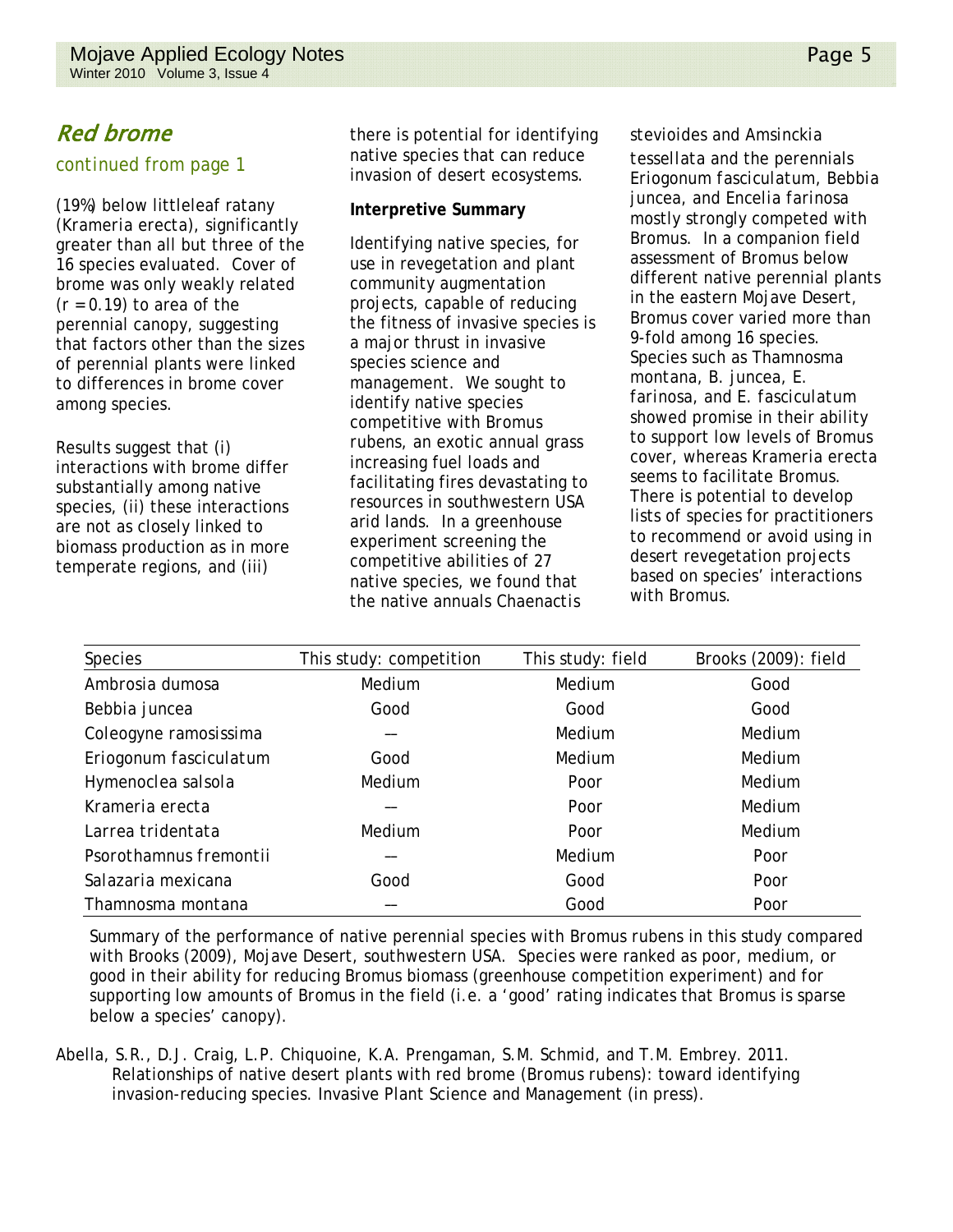# Greenhouse

#### continued from page 2

With this study we are examining recovery and rehabilitation of crust species with multiple combinations of treatments: average precipitation vs. above average precipitation, addition of wood shavings to look at effects on surface stability and possibly addition of a carbon source vs. no physical soil stabilizing mechanism, dry application of inoculants (BSC organism clumps) vs. wet slurry application, and a one or a combination of carbohydrate derivatives (Dmannitol, D-glucose, or a combination of both). All treatments are on salvaged native gypsum soils.

What we are hoping to discover is if the addition of a soil stabilizer and the carbohydrate derivatives will improve the recovery and possibly promote growth of biological soil crust organisms after they have been stored for approximately 2 years.



Containers of biological crusts salvaged from the Northshore Rd area at Lake Mead NRA, are housed in the UNLV greenhouse.





Plants germinated form seed collected at burned area plots are housed in the UNLV greenhouse.



**For the Seed Bank study,** seed bank samples were collected from 40 plots within burned areas on the north end of the Goodsprings fire, 2005. Half of the plots were aerially seeded with six native perennial plant species: desert needle grass, four-wing saltbush, blackbrush, Nevada joint-fir, California buckwheat, winterfat, antelope bitterbrush, and desert globemallow.

We collected seed bank samples from these sites to augment our annual field data collection aimed at evaluating the seeding effectiveness and post-fire regeneration of these sites. Seed bank samples grown in the greenhouse should result in the germination of species under ideal conditions that may not occur in the field, and allow us to more effectively tell whether seed from seeding efforts are viable in the soil even if they do not appear as recently emerged vegetation at the field sites.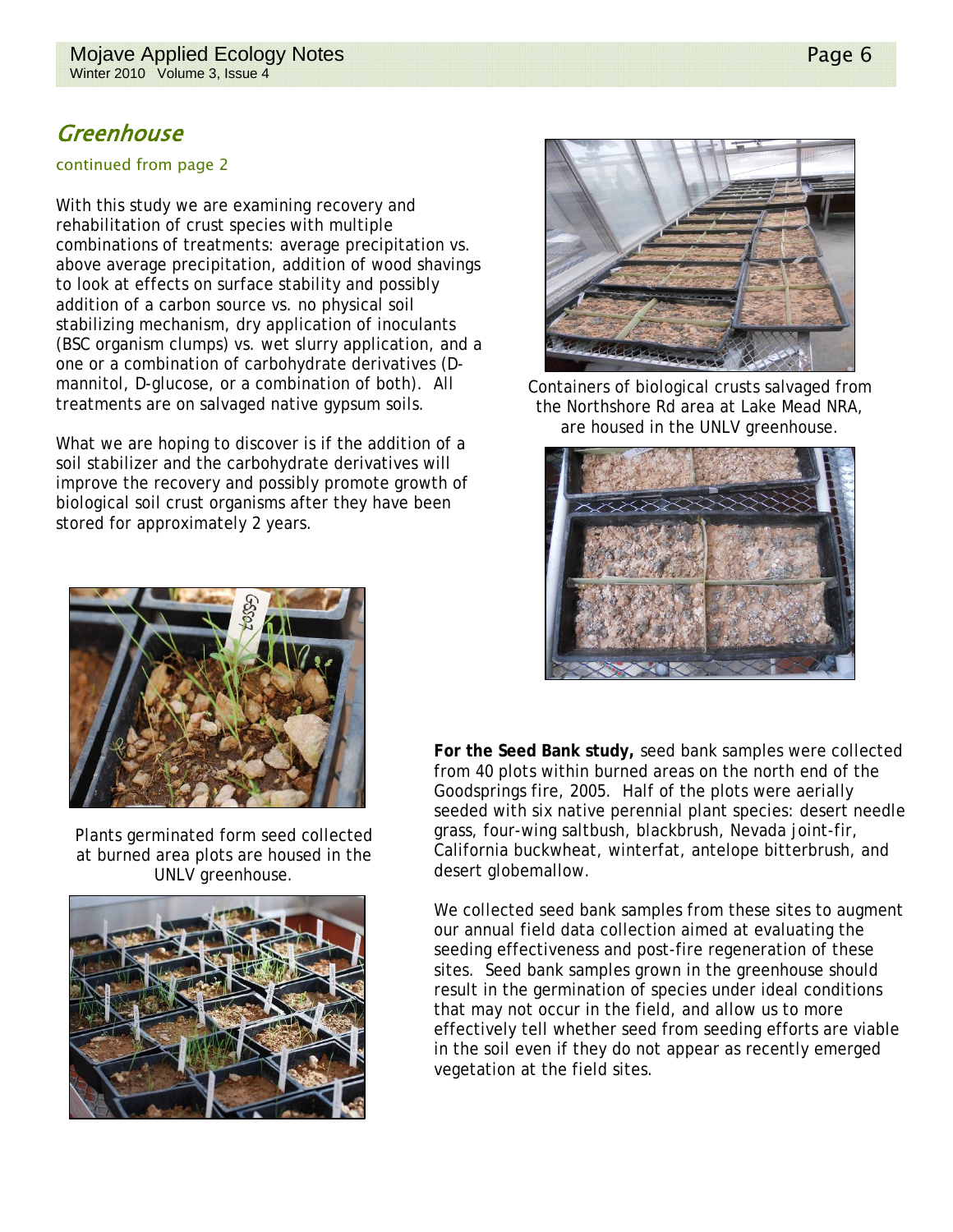# Parashant experiment

#### continued from page 3

reduction may result in interactive effects with the shading, maybe shifting the level at which shading becomes an effective brome determinant.

The shading experiment will begin in January, 2011. Following the shading experiment, we will initiate greenhouse competition experiments among native annual species and red brome, and in Fall, 2011, we will outplant native perennial species that we anticipate to be good competitors with red brome, such as those found in Abella et al (2010). We will arrange the outplantings to test density dependant relationships of the native species and brome to provide information about the number of individuals of native perennials that would need to be established in a given area to adequately limit red brome establishment. See the recently published JFS report by Abella et al. where they found that early successional native forb communities, as opposed to middle and late successional or grass dominated communities, best resisted invasion.

#### LITERATURE CITED:

Abella, S.R. 2009. Post-fire plant recovery in the Mojave and Sonoran Deserts of western North America. Journal of Arid Environments 73:699-707.

Abella, S. R., D. J. Craig, S. D. Smith, A. C. Newton., JFS report: Revegetating burned arid lands: identifying successful native species using trait and competition analysis. http://www.firescience.gov/, Project ID: 07-1- 3-24

Abella, S., D. Craig, L. Chiquoine, K. Prengaman, S. Schmid, T. Embrey. 2010. Relationships of Native Desert Plants with Red Brome (*Bromus rubens*): Toward Identifying Invasion-Reducing Species. Invasive Plant Science and Management, online November 2010.

Brooks, M.L., and J.R. Matchett. 2006. Spatial and temporal patterns of wildfires in the Mojave Desert, 1980-2004. Journal of Arid Environments 67:148-164.



Figure 1. Frames for shade structures set in place along ridgeline in Jacob06 fire waiting for shadecloth application (Parashant).



Figure 2. Example of a shaded plot.

## **A new class at UNLV**

AERG is happy to announce that in the Spring of 2011, UNLV will be offering ENV 794 (Restoration Ecology), which is a graduate student only course. We also regularly offer opportunities for motivated undergraduate students to work with our lab on projects as part of ENV 495 (internship) or ENV 492 (undergraduate research) and 493 (independent study).